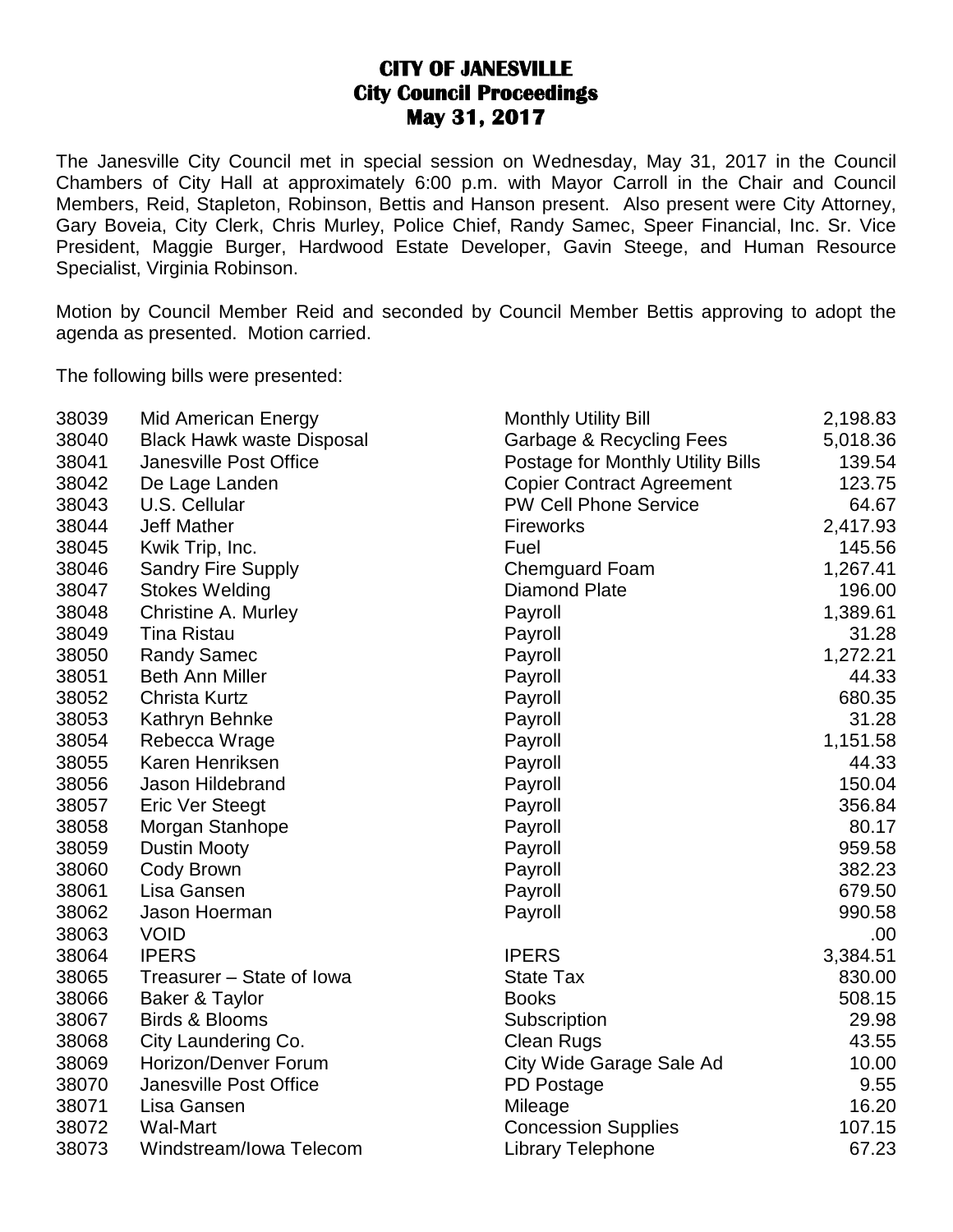| 38074         | Christine A. Murley              | Payroll                               | 1,389.61 |
|---------------|----------------------------------|---------------------------------------|----------|
| 38075         | <b>Tina Ristau</b>               | Payroll                               | 31.28    |
| 38076         | <b>Randy Samec</b>               | Payroll                               | 1,272.21 |
| 38077         | <b>Beth Ann Miller</b>           | Payroll                               | 122.53   |
| 38078         | <b>Christa Kurtz</b>             | Payroll                               | 647.85   |
| 38079         | Rebecca Wrage                    | Payroll                               | 1,151.58 |
| 38080         | <b>Eric Ver Steegt</b>           | Payroll                               | 221.07   |
| 38081         | Morgan Stanhope                  | Payroll                               | 135.76   |
| 38082         | <b>Dustin Mooty</b>              | Payroll                               | 954.88   |
| 38083         | Lisa Gansen                      | Payroll                               | 660.83   |
| 38084         | Jason Hoerman                    | Payroll                               | 986.72   |
| 38085         | Payton Thompson                  | Payroll                               | 93.74    |
| 38086         | <b>AECOM</b>                     | <b>Engineering Fees</b>               | 373.00   |
| 38087         | <b>AFLAC Insurance</b>           | Optional Employee Insurance           | 173.52   |
| 38088         | <b>Black Hawk Waste Disposal</b> | <b>Landfill Fees</b>                  | 955.20   |
| 38089         | <b>BMC Aggregates</b>            | Roadstone                             | 153.60   |
| 38090         | Boveia Law Firm                  | <b>Legal Fees</b>                     | 1,675.69 |
| 38091         | <b>Capital Sanitary Supply</b>   | <b>Paper Towels</b>                   | 47.84    |
| 38092         | <b>Card Center</b>               | Pressure Washer, Postage & Paper      | 812.79   |
| 38093         | Central Iowa Water Association   | <b>Bulk Water Usage Fees</b>          | 7,191.45 |
| 38094         | Chandler's Janesville Locker     | Hot Dogs - Concession Supplies        | 70.00    |
| 38095         | Deluxe Auto Body                 | Headlight                             | 170.00   |
| 38096         | <b>Dustin Mooty</b>              | Car Wash Reimbursement                | 6.00     |
| 38097         | Elsamiller Electric Co.          | Contactors & Labor - Lift Station     | 680.26   |
| 38098         | <b>Graham Tire Mason City</b>    | 2 Tires                               | 252.52   |
| 38099         | Heaven's Best                    | <b>Carpet Cleaned</b>                 | 150.00   |
| 38100         | Janesville Lumber                | <b>Drill Bit</b>                      | 130.69   |
| 38101         | John Deere Financial             | Padlock, Rope, Decal,                 | 23.60    |
| 38102         | Keltek Inc.                      | Service Call & New Aircard            | 311.65   |
| 38103         | <b>VOID</b>                      |                                       | .00      |
| 38104         | <b>VOID</b>                      |                                       | .00      |
| 38105         | Kwik Trip, Inc.                  | Fuel                                  | 858.42   |
| 38106         | Marco, Inc.                      | Copies per Lease                      | 200.78   |
| 38107         | Mid American Energy Company      | 911 Repeater                          | 16.55    |
| 38108         | <b>Rite Price Office Supply</b>  | Labels, Wall file, Envelopes          | 102.39   |
| 38109         | Sam's Club                       | <b>Concession Supplies</b>            | 327.40   |
| 38110         | <b>Scheels All Sports</b>        | Softballs & Scorebooks                | 46.92    |
| 38111         | <b>Sensus Metering Systems</b>   | <b>Software Support</b>               | 1,949.94 |
| 38112         | Special Janesville Library       | 1/12 Annual City Contribution         | 5,587.58 |
| 38113         | Sun Life Financial               | <b>Employee Life &amp; Disability</b> | 343.89   |
| 38114         | <b>Verizon Wireless</b>          | FD IPad & PD Wireless Fee             | 58.54    |
| 38115         | <b>Wal-Mart</b>                  | <b>Concession Supplies</b>            | 185.39   |
| 38116         | <b>Waverly Newspapers</b>        | <b>Publishing Fees</b>                | 344.59   |
| 38117         | Wellmark                         | Health & Dental Insurance             | 3,177.04 |
| 38118         | Windstream/Iowa Telecom          | <b>Telephone Service Fees</b>         | 405.08   |
| 38119         | <b>Card Center</b>               | <b>Garage Sale Advertising</b>        | 54.99    |
| 38120         | Petty Cash/Christa Kurtz         | Pancake Breakfast Petty Cash          | 400.00   |
| 3196361 EFTPS |                                  | <b>Payroll Taxes</b>                  | 2,835.06 |
| 3196362 EFTPS |                                  | <b>Payroll Taxes</b>                  | 2,685.82 |
|               |                                  |                                       |          |

(Disbursements: General-\$26,993.75, Road Use-\$4,281.76, Special Events-\$.00, Summer Rec Program-\$1,053.63, First Responders-\$.00, Volunteer Fire Dept.–\$4,426.90, Special Library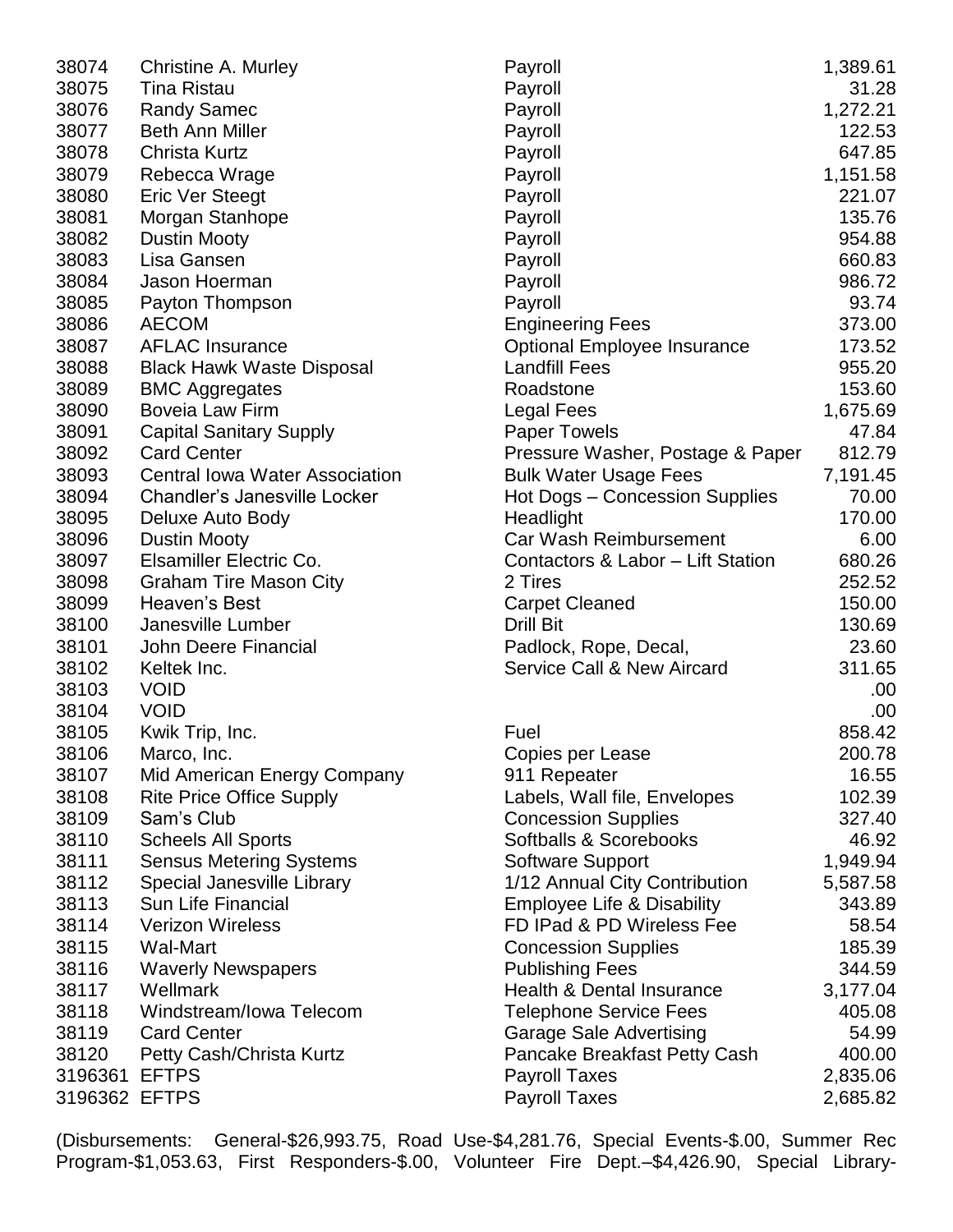\$3,858.81, Park Expansion & Improvements-\$.00, Water & Sewer Improvements - \$373.00, Street/Bridge Maintenance & Improvement - \$.00, Barrick Road Bi/Ped Bridge Project-.00, Water- \$11,187.28, Sewer-\$4,884.30, Refuse-\$8,189.10, and Utility Deposits - \$.00 = \$65,248.53.)

RESOLUTION #1573 - A RESOLUTION ALLOWING CLAIMS FOR THE MONTH OF JUNE 2017. BE IT RESOLVED BY THE CITY COUNCIL OF THE CITY OF JANESVILLE, IOWA that the foregoing claims be allowed as presented and warrants for the same be issued to the City Treasurer. BE IT FURTHER RESOLVED that the City Clerk is hereby authorized, empowered, and directed to draw and issue warrants on the respective funds and accounts. Resolved by Council Member Reid and seconded by Council Member Stapleton to approve the bills as presented. Roll Call Vote: Ayes – Reid, Stapleton, Robinson, Bettis and Hanson. Nays – None. Resolution approved and adopted this 31st day of May 2017.

ATTEST: THE MAYOR: THE MAYOR:

Maggie Burger with Speer Financial, Inc. presented the State Revolving Fund (SRF) Construction Loan Application for the Barrick Road Water Main Project and explained the process. A contract was recently entered into with Blazek Corporation, for a total of \$708,000, subject to potential change orders.

Motion by Council Member Robinson and seconded by Council Member Reid to approve the State Revolving Loan Application as presented and further, to authorize the Mayor to sign the application for processing. Motion carried.

Gary Boveia, City Attorney, reported to the City Council that he and City Clerk, Chris Murley, participated in a telephone conference with Bond Counsel, Jason Comisky, on Monday, May 1, 2017 with regard to the Janesville Urban Renewal Plan, Hardwood Estates Urban Renewal Plan and Development Agreement with GSH Ventures, LLC. On June 1, 2017, the Janesville Planning & Zoning Commission will be reviewing the revised preliminary plat for Hardwood Estates' first phase. If a report along with their recommendations is received from the Planning & Zoning Commission prior to the City Council's June 12, 2017 meeting, the Council will set a public hearing for approval of the preliminary plat. Upon the Public Hearing and if said plat is approved by the City Council, the developer can commence work. Bond Counsel, Jason Comisky, will then supply the appropriate paperwork to the City incident to the series of public hearings, with regard to City of Janesville Urban Renewal Plan Amendment 1 and the Hardwood Estates Urban Renewal Plan. Upon approval of the preliminary plat and modifications of the Janesville Urban Renewal Plan Amendment 1 and the Hardwood Estates Urban Renewal Plan, a Development Agreement can then be entered into with GSH Ventures, LLC. The initial preliminary plat cost estimate was \$548,653. The projected estimated costs, including a 10% contingency on the revised plat, with an alternative rain garden system, is \$654,738.

Maggie Burger informed the City Council once the Janesville Urban Renewal Plan Amendment 1 and the Hardwood Estates Urban Renewal Plan are approved, the City can enter into a Development Agreement with GSH Ventures, LLC. The Council can review and consider an increase in the original proposal for the \$148,136 (rounded up figure of \$150,000) of TIF rebates or leave as is. Ms. Burger stated the TIF rebate for the Developer could be increased to \$160,000 (approximate 27% of revised cost) or \$208,000 (approximate 35% of revised cost) if the Council chooses to do so. Based on prior conversations and wishes of the Council, it is her recommendation to stay at or within the 27% - 35% range on TIF Rebates to the Hardwood Estate's Developer. As was previously